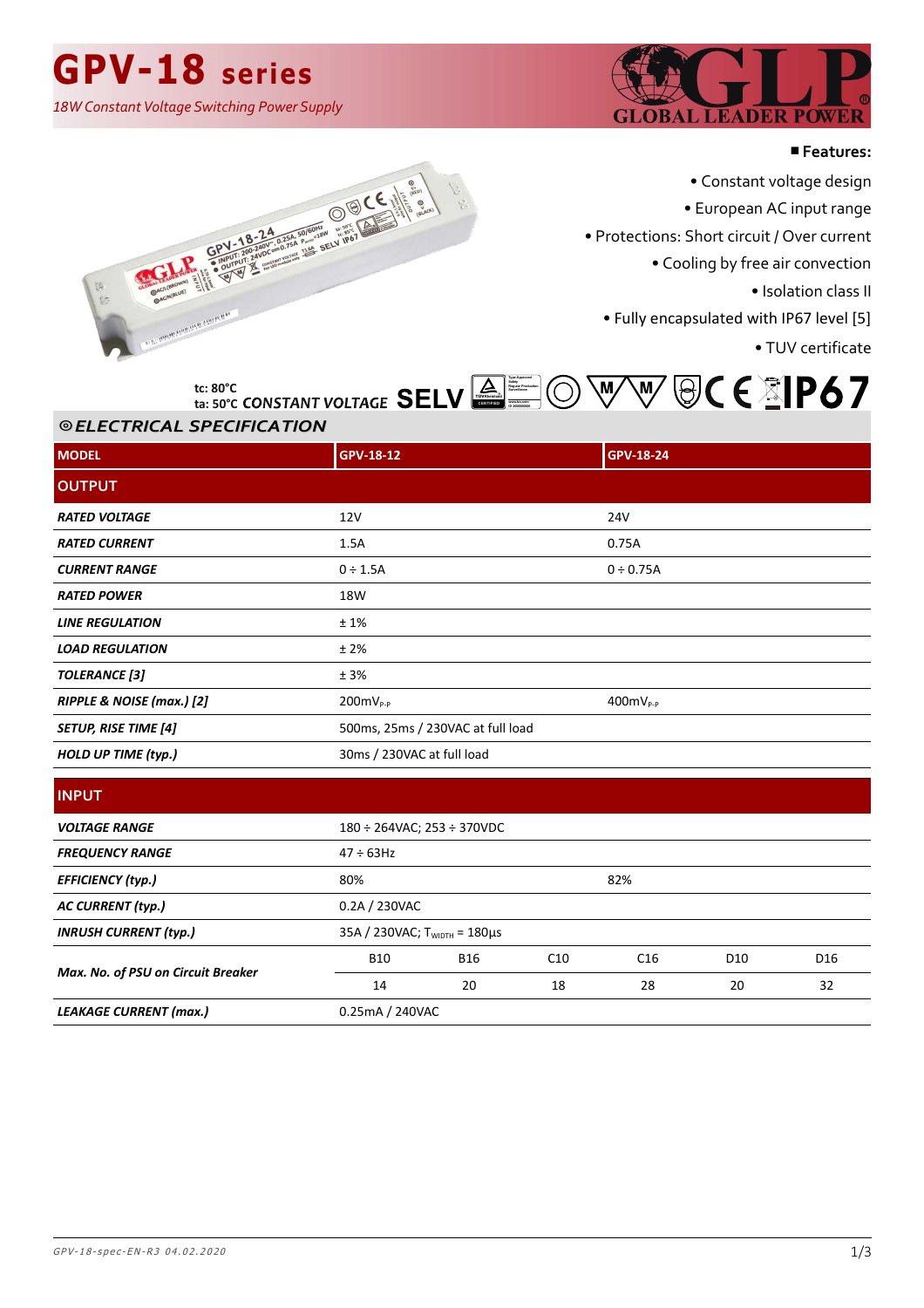# **GPV-18 series**

*18W Constant Voltage Switching Power Supply*



#### **PROTECTIONS**

| <b>OVER CURRENT</b>                     | Range: 110% ÷ 150% rated current                                           |  |  |
|-----------------------------------------|----------------------------------------------------------------------------|--|--|
|                                         | Type: hiccup mode, auto-recovery.                                          |  |  |
| <b>SHORT CIRCUIT</b>                    | Type: hiccup mode, auto-recovery.                                          |  |  |
| <b>WORKING ENVIRONMENT</b>              |                                                                            |  |  |
|                                         |                                                                            |  |  |
| <b>WORKING TEMPERATURE</b>              | -30°C ÷ 70°C (Refer to Derating Curve), ta: 50°C; tc: 80°C                 |  |  |
| <b>WORKING HUMIDITY</b>                 | 20 ÷ 90% RH non-condensing                                                 |  |  |
| <b>STORAGE TEMPERATURE AND HUMIDITY</b> | -40°C $\div$ 80°C, 10 $\div$ 95% RH non-condensing                         |  |  |
| <b>TEMPERATURE COEFFICIENT</b>          | $\pm$ 0.03% / °C (0°C ÷ 50°C)                                              |  |  |
| <b>VIBRATION</b>                        | 10 ÷ 500Hz, 2G, 10min / cycle, period for 60min. each along X, Y, Z axes   |  |  |
|                                         |                                                                            |  |  |
| <b>SAFETY AND EMC REGULATIONS</b>       |                                                                            |  |  |
| <b>SAFETY STANDARDS</b>                 | Compliance to TUV EN61347-1, EN61347-2-13, IP67                            |  |  |
| <b>WITHSTAND VOLTAGE</b>                | I-P/O-P: 3kVAC                                                             |  |  |
| <b>ISOLATION RESISTANCE</b>             | I-P/O-P: 100ΜΩ/500VDC/25°C/70%                                             |  |  |
| <b>EMC EMISSION</b>                     | Compliance to EN55015                                                      |  |  |
| <b>EMC IMMUNITY</b>                     | Compliance to EN61547; EN55024; EN61000-4-2, -3, -4, -5, -6, -8, -11       |  |  |
| <b>HARMONIC CURRENT</b>                 | Compliance to EN61000-3-3; EN61000-3-2                                     |  |  |
| <b>OTHERS</b>                           |                                                                            |  |  |
| Lifetime                                | 70 000 hours at 230VAC input, ambient temperatury 25°C, full load          |  |  |
| <b>DIMENSIONS</b>                       |                                                                            |  |  |
|                                         | 130 x 25 x 21.5mm (L x W x H)                                              |  |  |
| <b>WEIGHT AND PACKING</b>               | 0.15kg; 100pcs./ctn; ctn weight and dimensions: 13.5kg; 34.5 x 29 x 23.5cm |  |  |
| <b>EAN Code</b>                         |                                                                            |  |  |

*1. All parameters NOT specially mentioned are measured at 230VAC input, rated load and 25°C of ambient temperature.*

2. Ripple & noise are measured at 20MHz of bandwidth by using a 12" twisted pair-wire terminated with a 0.1μF i 47μF parallel capacitor.

*3. Tolerance includes set up tolerance, line regulation and load regulation.*

*4. Setup and rise time is measured from 0 to 90% rated output voltage.*

*5. Suitable for indoor or outdoor use. Please avoid direct exposure to sunlight and immersion in water for over 30 minutes.*

*6.Power supply is considered as component not indented to apply by end-user. Power supply meets safety and EMC standards however the final equipment with power supply must be re-quality to comply with EMC Directives.*